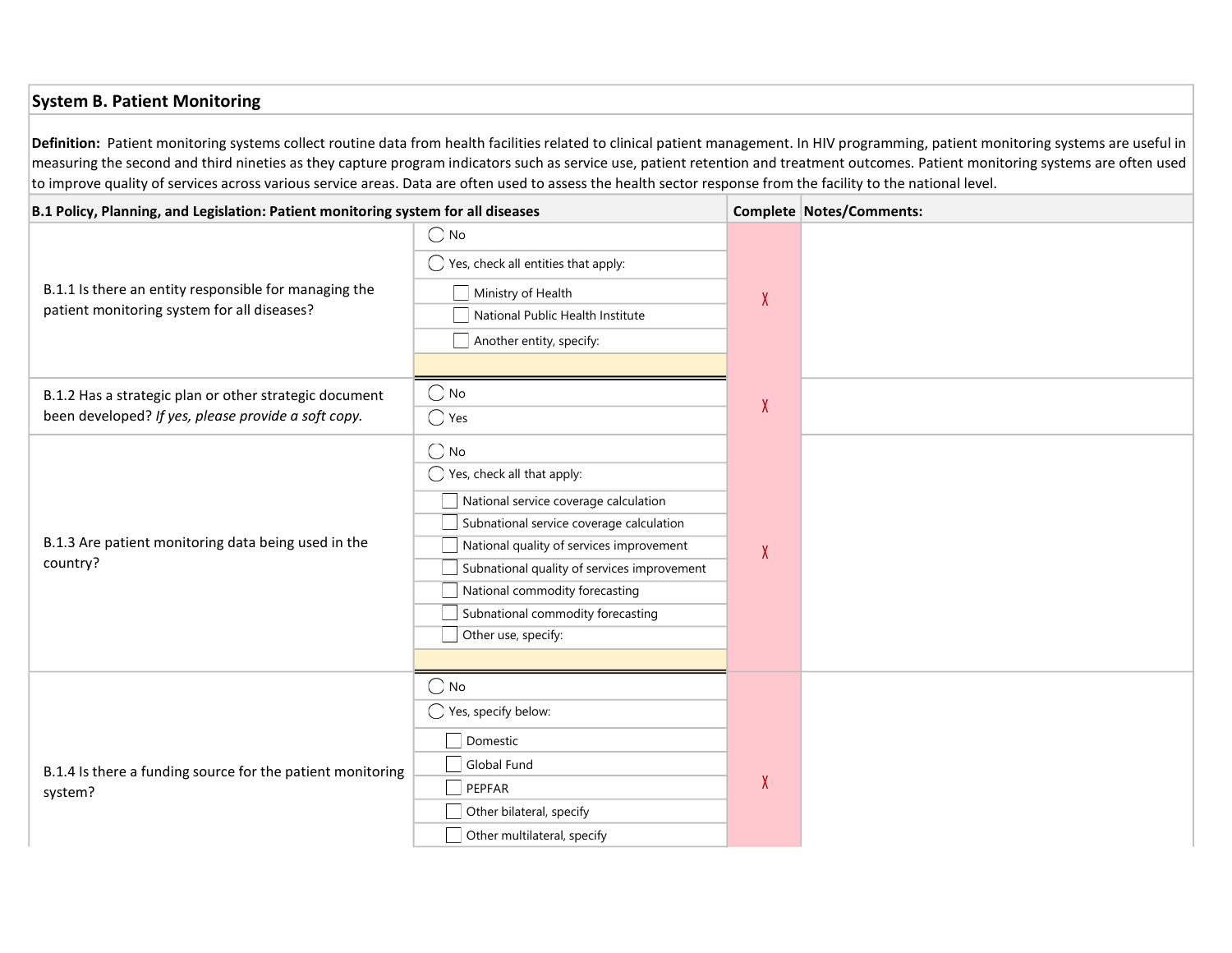|                                                                                                                                             | Other private, specify                                                                                                                                                                                                                                                                                                                             |        |                          |
|---------------------------------------------------------------------------------------------------------------------------------------------|----------------------------------------------------------------------------------------------------------------------------------------------------------------------------------------------------------------------------------------------------------------------------------------------------------------------------------------------------|--------|--------------------------|
| B.1.5 Is the patient monitoring system used for social<br>health insurance reimbursement?                                                   | $\bigcirc$ No<br>$\bigcirc$ Yes<br>$\bigcirc$ No, but other system is used (specify:)                                                                                                                                                                                                                                                              | $\chi$ |                          |
| B.2 Policy, Planning, and Legislation: HIV Patient monitoring system                                                                        |                                                                                                                                                                                                                                                                                                                                                    |        | Complete Notes/Comments: |
| B.2.1 Is there an entity responsible for managing the<br>patient monitoring system for HIV/AIDS?                                            | $\bigcirc$ No<br>$\bigcirc$ Yes, check all that apply:<br>Ministry of Health<br>National Public Health Institute<br>Another entity, specify:                                                                                                                                                                                                       | $\chi$ |                          |
| B.2.2 Has a strategic plan or other strategic document<br>been developed for HIV patient monitoring? If yes, please<br>provide a soft copy. | $\bigcirc$ No<br>$\bigcirc$ Yes, check all that apply:<br>The HIV patient monitoring plan exists within<br>larger patient monitoring system strategy<br>document<br>The HIV patient monitoring plan exists<br>independent of the larger patient monitoring<br>system strategy document                                                             | X      |                          |
| B.2.3 Are HIV patient monitoring data being used in the<br>country?                                                                         | $\bigcirc$ No<br>$\bigcirc$ Yes, check all that apply:<br>National HIV service coverage calculation<br>Subnational HIV service coverage calculation<br>National quality of service improvement<br>Subnational quality of service improvement<br>National HIV commodity forecasting<br>Subnational HIV commodity forecasting<br>Other use, specify: | X      |                          |
|                                                                                                                                             | $\bigcirc$ No                                                                                                                                                                                                                                                                                                                                      |        |                          |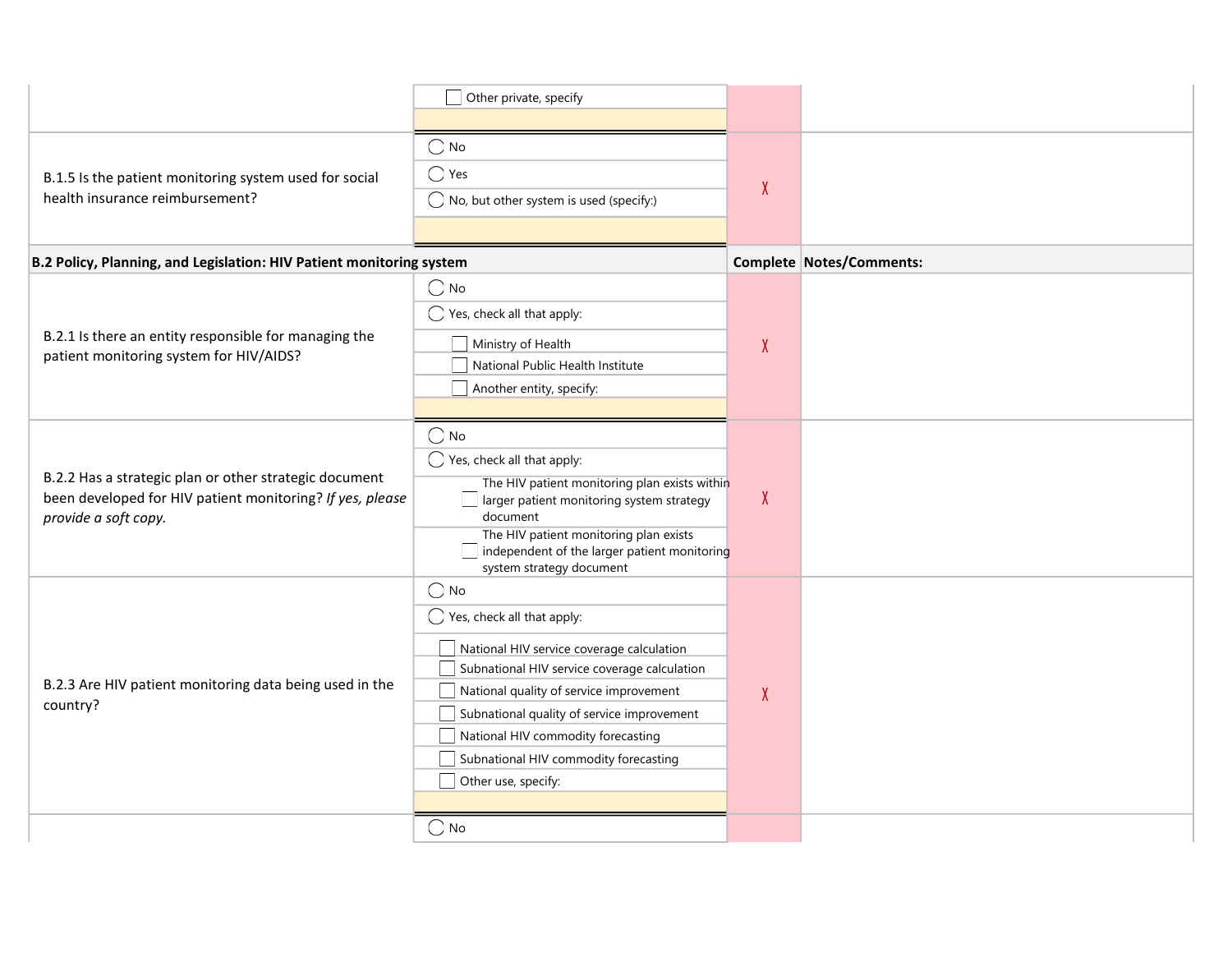| B.2.4 Is there a funding source for the HIV patient<br>monitoring system?              | $\bigcirc$ Yes, specify below:<br>Domestic<br>Global Fund<br>PEPFAR<br>Other bilateral, specify below<br>Other multilateral, specify below<br>Other private, specify below                                                                                                                            | X      |                          |
|----------------------------------------------------------------------------------------|-------------------------------------------------------------------------------------------------------------------------------------------------------------------------------------------------------------------------------------------------------------------------------------------------------|--------|--------------------------|
|                                                                                        |                                                                                                                                                                                                                                                                                                       |        |                          |
| B.3 System Organization: Patient monitoring system for all diseases                    |                                                                                                                                                                                                                                                                                                       |        | Complete Notes/Comments: |
| B.3.1 What is the approximate geographic coverage of the<br>patient monitoring system? | $\bigcirc$ N/A<br>$\bigcirc$ 1% - 25%<br>$\bigcirc$ 26% - 50%<br>$\bigcirc$ 51% -75%<br>$\bigcirc$ 76% - 100%<br>If geographic coverage is > 0%, specify if:<br>Patient monitoring is in urban areas<br>Patient monitoring is in rural areas<br>$\Box$ Patient monitoring is in urban and rural areas | X      |                          |
| B.3.2 What is the lowest level at which patient data are<br>collected?                 | $\bigcirc$ N/A<br>$\bigcirc$ National<br>$\bigcirc$ Subnational level 1<br>$\bigcirc$ Subnational level 2<br>$\bigcirc$ Subnational level 3                                                                                                                                                           | $\chi$ |                          |
| B.3.3 Are patient data linked to other systems?                                        | $\bigcirc$ N/A<br>$\bigcirc$ No<br>$\bigcirc$ Yes, check all linked systems that<br>$\Box$ Case reporting system<br>Laboratory information system<br>Vital statistics system<br>Health insurance system(s)                                                                                            | $\chi$ |                          |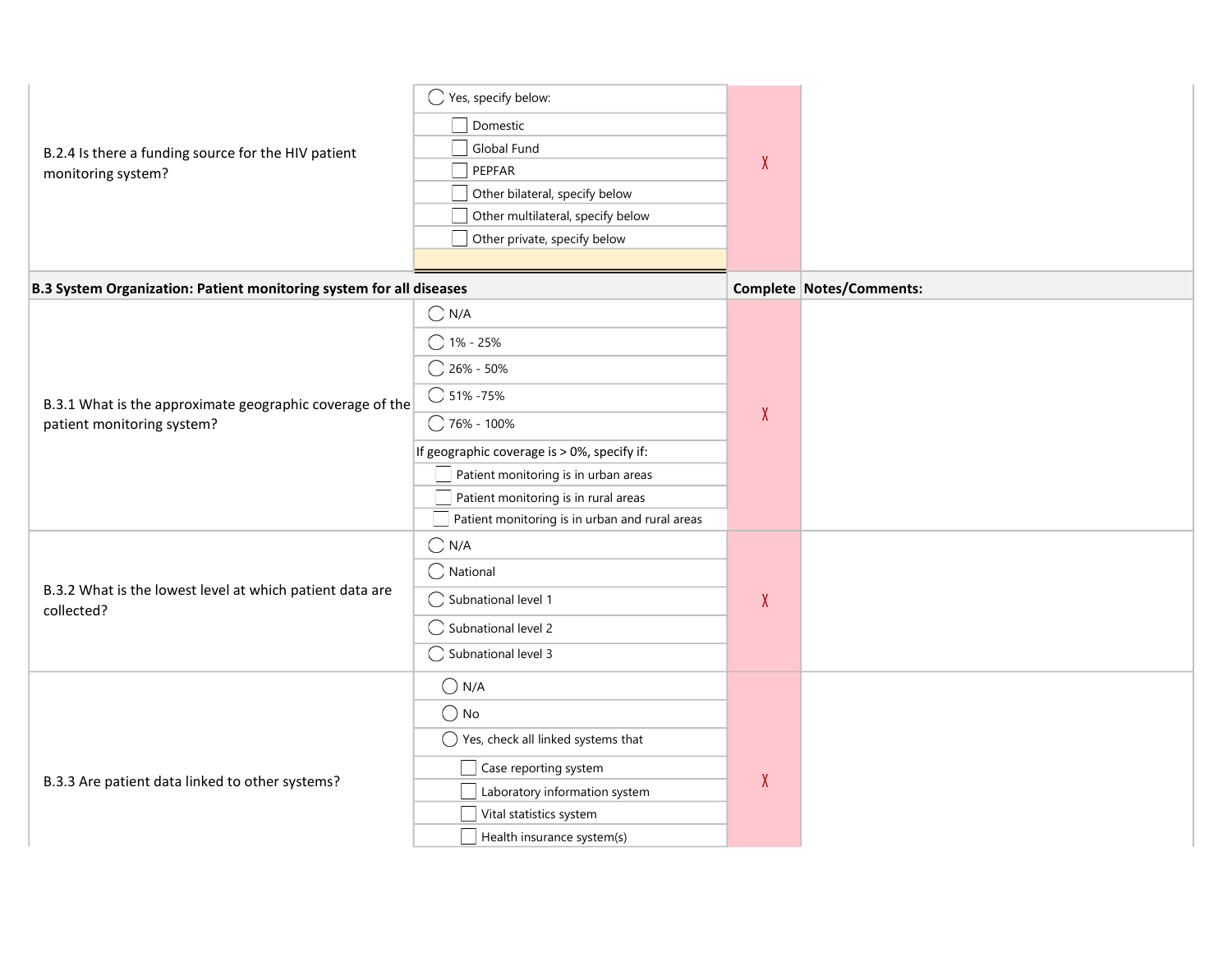|                                                                                                   | $\Box$ Other, specify:                                                                     |        |  |
|---------------------------------------------------------------------------------------------------|--------------------------------------------------------------------------------------------|--------|--|
|                                                                                                   |                                                                                            |        |  |
|                                                                                                   | $\bigcirc$ N/A                                                                             |        |  |
|                                                                                                   | $\bigcirc$ No                                                                              |        |  |
|                                                                                                   | $\bigcirc$ Yes                                                                             | $\chi$ |  |
| B.3.4 Does the private sector monitor patients using the                                          | $\bigcirc$ Partially                                                                       |        |  |
| same system?                                                                                      | If yes or partially, check all that apply:                                                 |        |  |
|                                                                                                   | Any portion of the private sector monitors patients<br>through the same paper-based system |        |  |
|                                                                                                   | Any portion of the private sector monitors patients<br>through the same electronic system  |        |  |
|                                                                                                   | $\bigcirc$ N/A                                                                             |        |  |
|                                                                                                   | $\bigcirc$ No                                                                              |        |  |
| B.3.5 Does the patient monitoring system use a unique                                             | $\bigcirc$ Yes, check all that apply:                                                      |        |  |
|                                                                                                   | The unique identifier is the National ID                                                   | $\chi$ |  |
| identifier?                                                                                       | The unique identifier is the Health ID                                                     |        |  |
|                                                                                                   | The unique identifier is system-specific                                                   |        |  |
|                                                                                                   | The unique identifier is created from client<br>demographics (e.g. algorithm)              |        |  |
|                                                                                                   | The unique identifier is linked to biometric data                                          |        |  |
|                                                                                                   | $\bigcirc$ N/A                                                                             |        |  |
|                                                                                                   | $\bigcirc$ No                                                                              |        |  |
| B.3.6 Is an electronic system used for patient monitoring                                         | $\bigcirc$ Yes                                                                             |        |  |
| in any area of the country?                                                                       | Electronic system is in urban areas only                                                   | X      |  |
|                                                                                                   | Electronic system is in rural areas only                                                   |        |  |
|                                                                                                   | $\Box$ Electronic system is in urban and rual areas                                        |        |  |
|                                                                                                   | $\bigcirc$ N/A                                                                             |        |  |
|                                                                                                   | $\bigcirc$ National                                                                        |        |  |
| B.3.7 What is the lowest level at which patient data are<br>collected through electronic systems? | $\bigcirc$ Subnational level 1                                                             | X      |  |
|                                                                                                   | $\bigcirc$ Subnational level 2                                                             |        |  |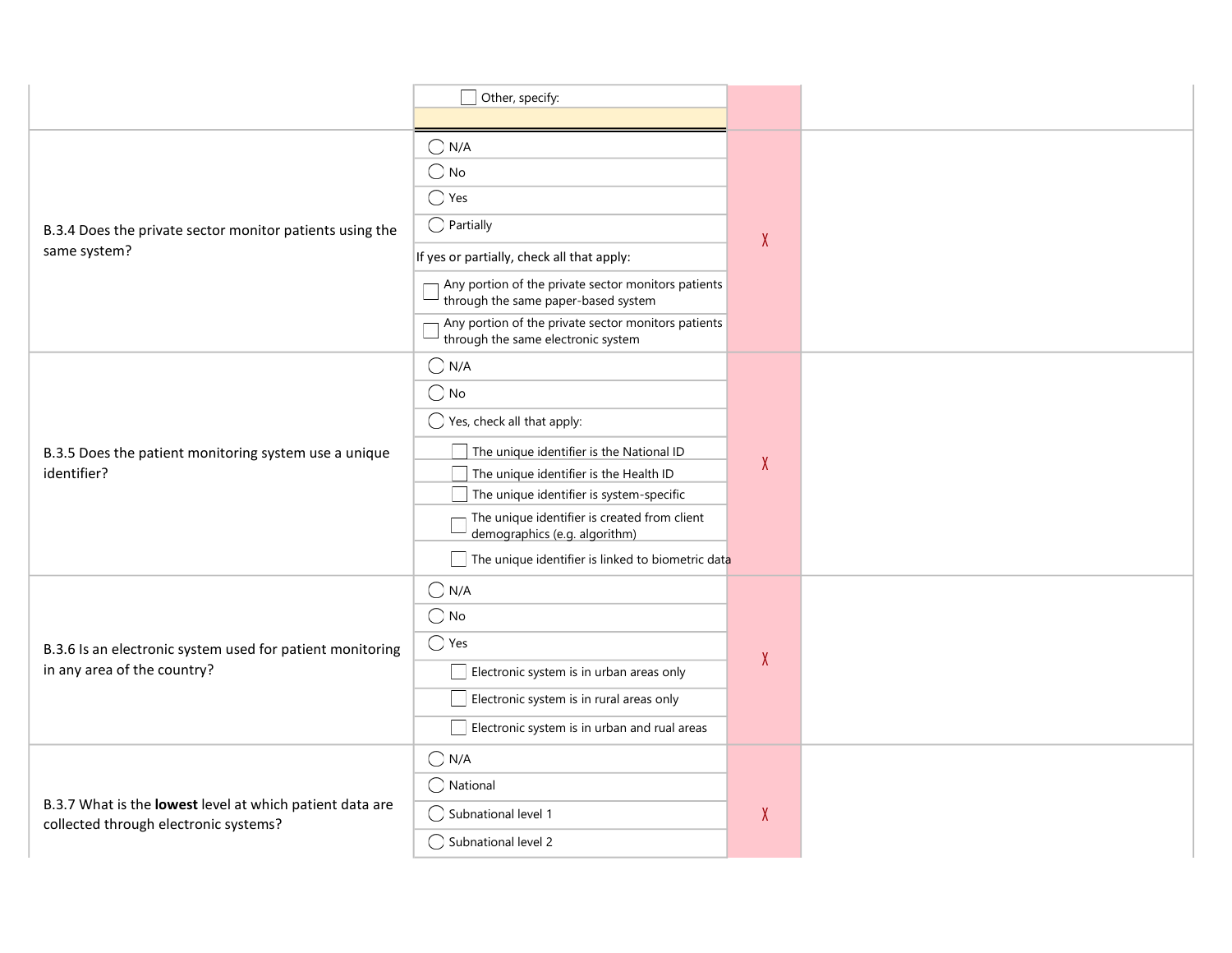|                                                                                                                     | ◯ Subnational level 3                                   |              |                          |
|---------------------------------------------------------------------------------------------------------------------|---------------------------------------------------------|--------------|--------------------------|
|                                                                                                                     | $\bigcirc$ N/A                                          |              |                          |
|                                                                                                                     | $O$ 1% - 25%                                            |              |                          |
| B.3.8 What is the approximate electronic coverage of the<br>patient monitoring system across all health facilities? | $\bigcirc$ 26% - 50%                                    | $\mathsf{X}$ |                          |
|                                                                                                                     | $\bigcirc$ 51% - 75%                                    |              |                          |
|                                                                                                                     | $\bigcirc$ 76% - 100%                                   |              |                          |
|                                                                                                                     | $\bigcirc$ N/A                                          |              |                          |
| B.3.9 Does the electronic system capture patient data at                                                            | $\bigcirc$ Individual                                   |              |                          |
| the individual or aggregate level?                                                                                  | $\bigcirc$ Aggregate                                    | X            |                          |
|                                                                                                                     | $\bigcirc$ Both individual and aggregate                |              |                          |
|                                                                                                                     | $\bigcirc$ N/A                                          |              |                          |
|                                                                                                                     | $\bigcirc$ No                                           |              |                          |
|                                                                                                                     | $\bigcirc$ Yes, check all security measures that apply: |              |                          |
| B.3.10 Are security measures in place for the electronic<br>patient monitoring system?                              | Physical barrier                                        | $\pmb{\chi}$ |                          |
|                                                                                                                     | Software barrier<br>Legal barrier                       |              |                          |
|                                                                                                                     | Encryption                                              |              |                          |
|                                                                                                                     | Unique identifier                                       |              |                          |
| <b>B.4 System Organization: HIV Patient monitoring system</b>                                                       |                                                         |              | Complete Notes/Comments: |
|                                                                                                                     | $\bigcirc$ N/A                                          |              |                          |
|                                                                                                                     | $\bigcirc$ 1% - 25%                                     |              |                          |
|                                                                                                                     | $\bigcirc$ 26% - 50%                                    |              |                          |
| B.4.1 What is the approximate geographic coverage of the                                                            | $\bigcirc$ 51% - 75%                                    |              |                          |
| HIV patient monitoring system?                                                                                      | $\bigcirc$ 76% - 100%                                   | $\chi$       |                          |
|                                                                                                                     | If geographic coverage is > 0%, specify if:             |              |                          |
|                                                                                                                     | HIV patient monitoring is in urban areas                |              |                          |
|                                                                                                                     | HIV patient monitoring is in rural areas                |              |                          |
|                                                                                                                     | HIV patient monitoring is in urban and rural areas      |              |                          |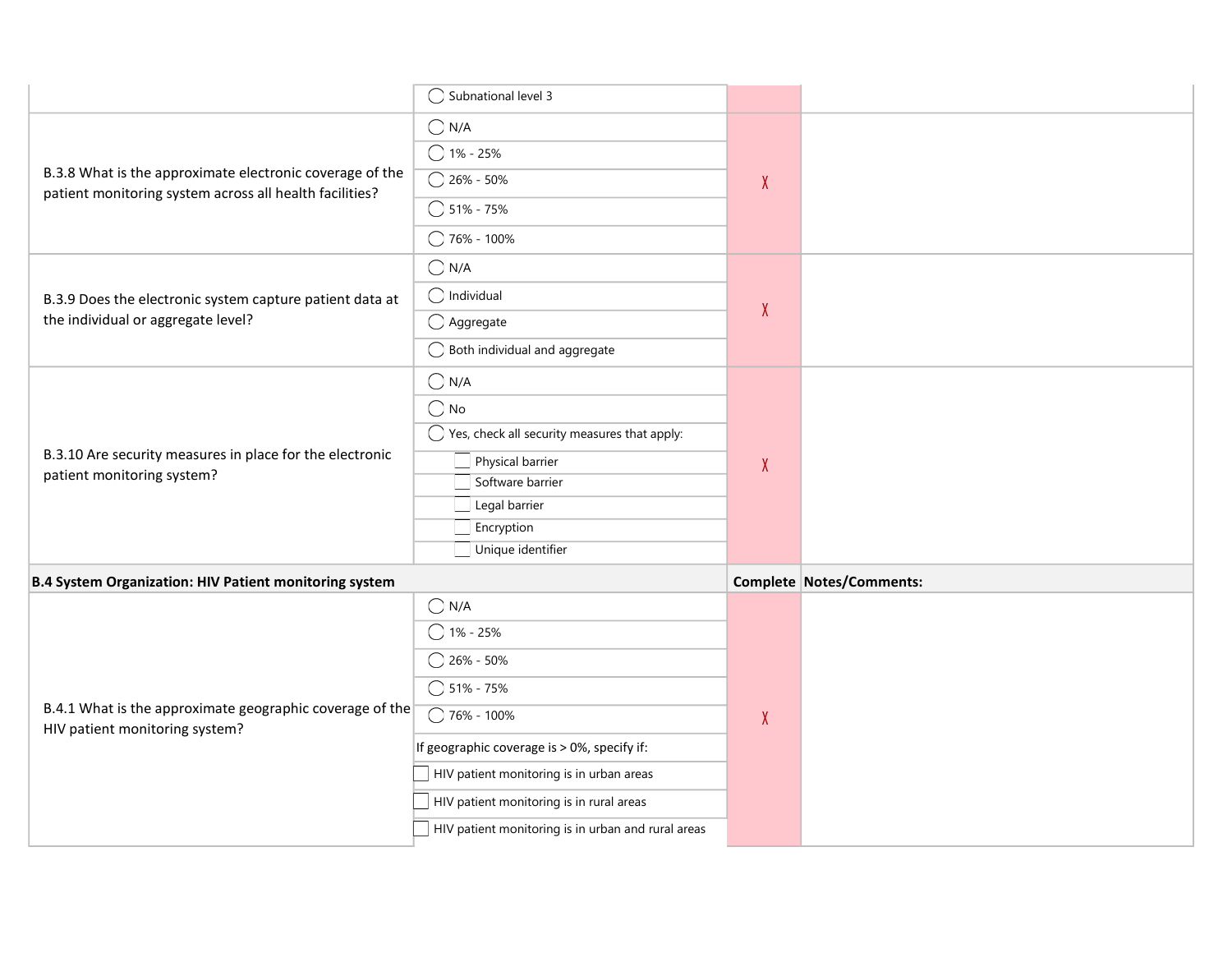|                                                                                              | $\bigcirc$ N/A                                                                               |        |  |
|----------------------------------------------------------------------------------------------|----------------------------------------------------------------------------------------------|--------|--|
| B.4.2 What is the lowest level at which HIV patient data<br>are collected?                   |                                                                                              |        |  |
|                                                                                              | $\bigcirc$ National                                                                          |        |  |
|                                                                                              | ◯ Subnational level 1                                                                        | $\chi$ |  |
|                                                                                              | ◯ Subnational level 2                                                                        |        |  |
|                                                                                              | ◯ Subnational level 3                                                                        |        |  |
|                                                                                              | $\bigcirc$ N/A                                                                               |        |  |
|                                                                                              | $\bigcirc$ No                                                                                |        |  |
|                                                                                              | $\bigcirc$ Yes, check all linked systems:                                                    |        |  |
|                                                                                              | Case reporting system                                                                        |        |  |
| B.4.3 Are HIV patient data linked to other systems?                                          | Laboratory information system                                                                | $\chi$ |  |
|                                                                                              | Vital statistics system                                                                      |        |  |
|                                                                                              | Health insurance system(s)                                                                   |        |  |
|                                                                                              | Other, specify:                                                                              |        |  |
|                                                                                              |                                                                                              |        |  |
|                                                                                              | $\bigcirc$ N/A                                                                               |        |  |
|                                                                                              | $\bigcirc$ No                                                                                |        |  |
|                                                                                              | $\bigcirc$ Yes                                                                               | $\chi$ |  |
| B.4.4 Does the private sector monitor HIV patients using                                     | $\bigcirc$ Partially                                                                         |        |  |
| the same system?                                                                             | If yes or partially, check all that apply:                                                   |        |  |
|                                                                                              | Any portion of the private sector monitors HIV pateints<br>using the same paper-based system |        |  |
|                                                                                              | Any portion of the private sector monitors HIV patients<br>using the same electronic system  |        |  |
|                                                                                              | $\bigcirc$ N/A                                                                               |        |  |
|                                                                                              | $\bigcirc$ No                                                                                | X      |  |
| B.4.5 Is an electronic system used for HIV patient<br>monitoring in any area of the country? | $\bigcirc$ Yes, check all that apply:                                                        |        |  |
|                                                                                              | Electronic system is in urban areas                                                          |        |  |
|                                                                                              | Electronic system is in rural areas                                                          |        |  |
|                                                                                              | $\Box$ Electronic system is in urban and rural areas                                         |        |  |
|                                                                                              |                                                                                              |        |  |